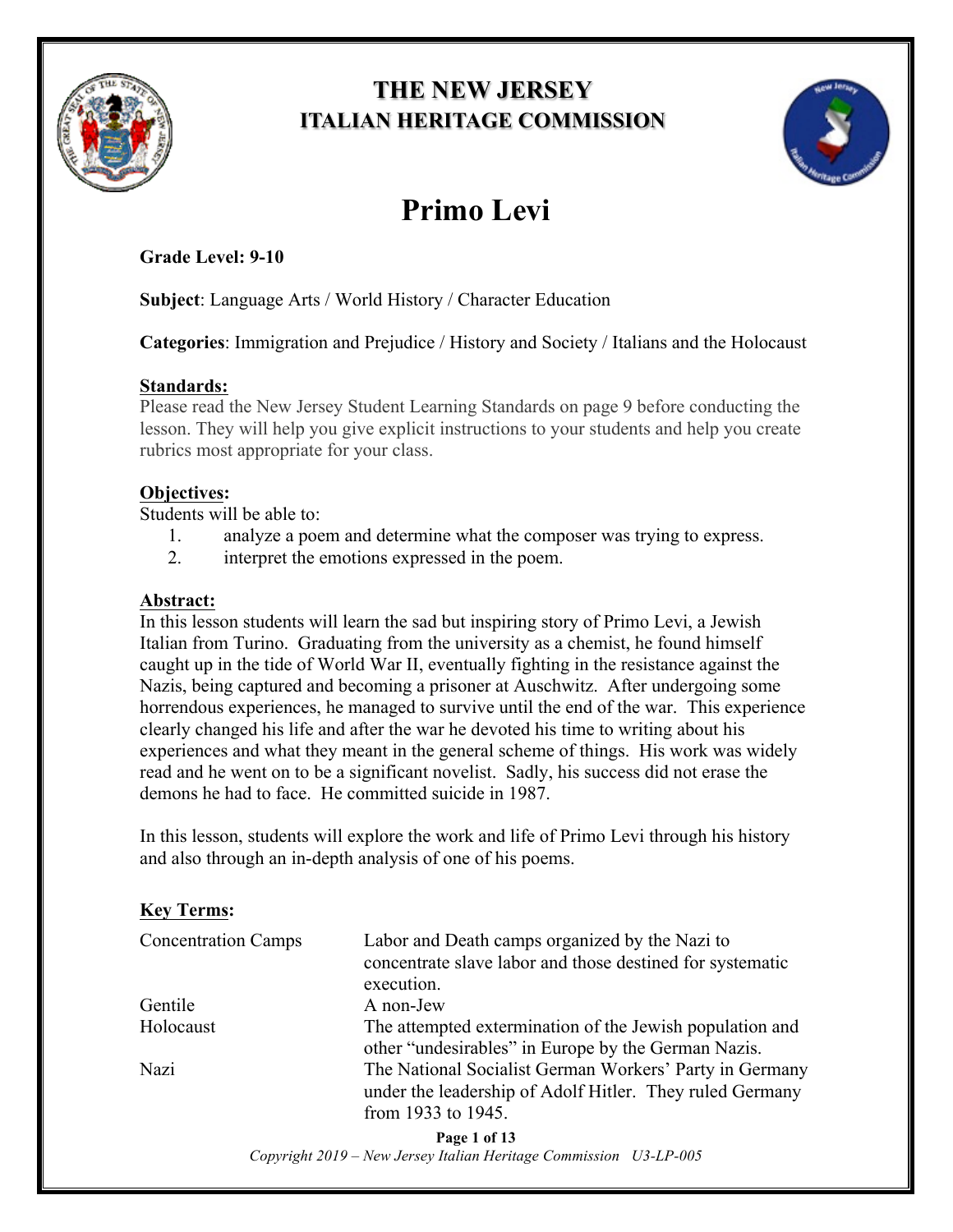### **Background:**

Like many Jewish Italians of the early  $20<sup>th</sup>$  Century, Primo Levi had almost thoroughly assimilated into Italian society. Primo came from a liberal Jewish family in Turin and had studied the classics in a notoriously anti-Fascist school that had been run by a large number of socialists and communist instructors. He then entered the University of Turin to study chemistry, but due to Italy's new anti-Jewish laws of 1938, Levi had great difficulty finding a supervisor. Remarkably, he was able to complete his thesis on physics and graduated in 1941.

When Italian partisans overthrew the Mussolini regime in 1943, Levi joined an anti-Fascist partisan group in the Alps to fight against Mussolini's Fascists followers and the Nazi Germans. Untrained for such adventure, Levi and his comrades were quickly captured by an Italian Fascist militia in December 1943. Once the Fascists found out Levi was Jewish, he was interned in a concentration camp in Fòssoli, Italy. Two months later the Fascists sent him to the infamous Nazi death camp at Auschwitz. Only fifteen men and nine women out of 650 Jewish prisoners survived the horrific train ride from Italy.

At Auschwitz Levi worked as chemist making synthetic rubber for the German Army. His earlier training as a chemist had spared him an almost certain death in the Nazi gas chambers. Levi was able to survive by supplementing his meager rations by eating cotton. Eventually, he was liberated from Auschwitz by the Soviet Army and returned home to Turin.

Once back in Turin, Levy decided to record his memories of Auschwitz. Unfortunately, his work, at first, did not sell well on the Italian market. While at Auschwitz, Levi had taught his friend, Jean Samuel, Italian by quoting Dante's *Inferno*. From the Ulysses story he contemplated on a passage which dealt with the crucial question "What is a man?" Subsequently, he named these concentration camp memoirs, "*Se questo è un uomo" ( If This Is a Man).* He then wrote *La Tregua* (The Truce) that was translated in the United States as "Survival in Auschwitz". Once his books were translated into other languages, Levi became a major literary figure and *La Tregua soon* became a standard text in Italian literature classes.

Following a career as a chemist and a general manager of a paint company, in 1977 Levi turned to his first love, writing, and produced a number of brilliant novels. After an extremely successful career, in an apparent suicide, Levi died in 1987.

## **Procedures:**

I. Give student a brief background of Primo Levi's life or have them read: www.inch.com/~ari/levi1.html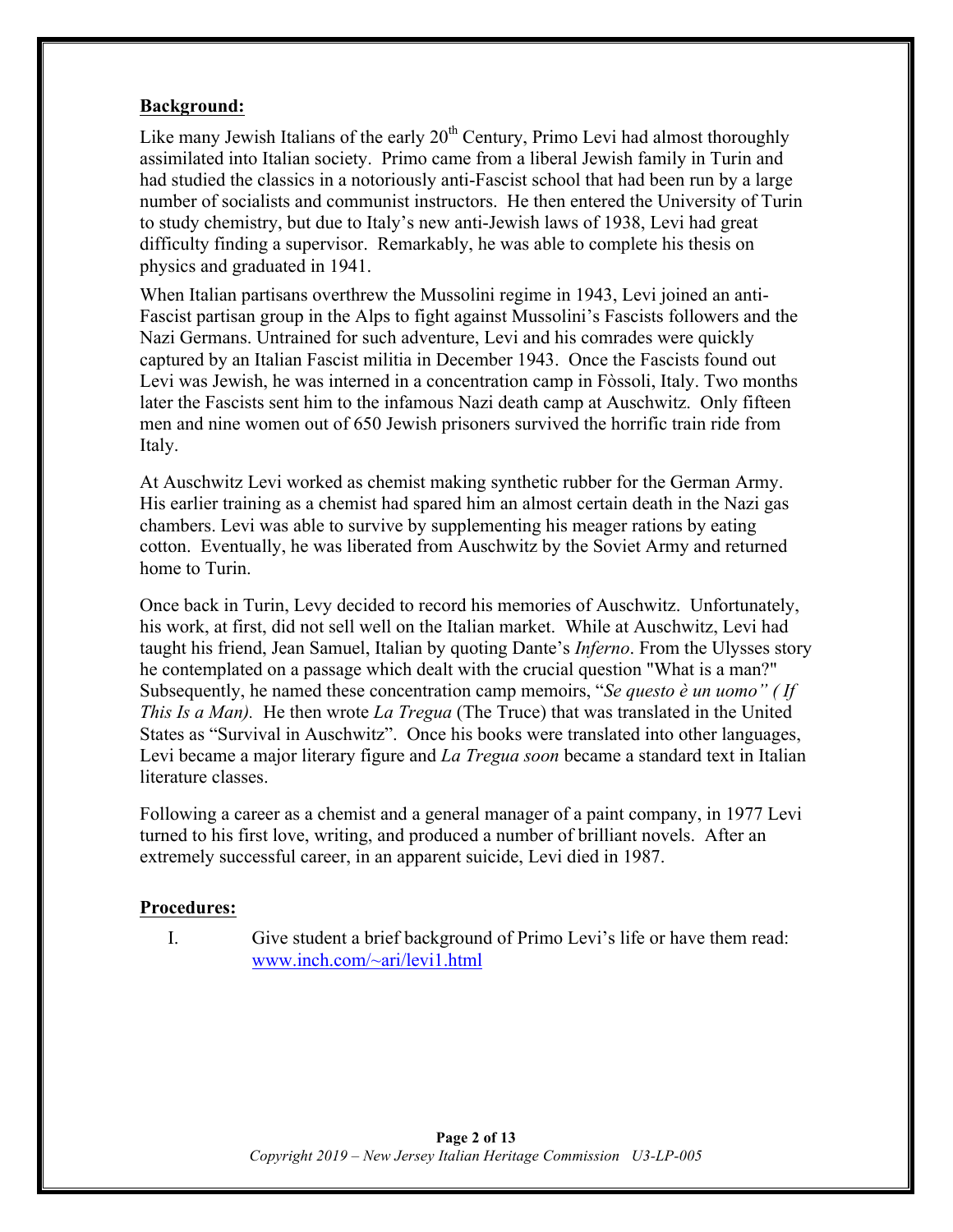II. Read Primo Levy's *Schema* (Handout 1)

You who live safe In your warm houses, You who find, returning in the evening,

Hot food and friendly faces: Consider if this is a man Who works in the mud Who does not know peace Who fights for a scrap of bread Who dies because of a yes or a no.

Consider if this is a woman, Without hair and without name With no more strength to remember, Her eyes empty and her womb cold Like a frog in winter.

Meditate that this came about: I commend these words to you. Carve them in your hearts At home, in the street, Going to bed, rising;

Repeat them to your children, Or may your house fall apart, May illness impede you, May your children turn their faces from you.

- III. After reading the entire poem, ask students to look at each verse individually.
- IV. Have students complete the questions (Handout 2) regarding the Poem.

#### a. **Schemà**

- i. You who live safe *Who is Levi addressing?*
- ii. In your warm houses *What does he mean by this verse?*
- iii. You who find, returning in the evening, Hot food and friendly faces: - *It seems Levi is somewhat cynical here. Why do you think he has this attitude?*
- iv. Consider if this is a man *What does Levi say here? What does he imply?*
- v. Who works in the mud, Who does not know peace, Who fights for a scrap of bread, Who dies because of a yes or a no. - *Explain what Levi is trying to describe in the four verses above, especially in the fourth verse.*
- vi. Consider if this is a woman *What does Levi say here? What does he imply?*

#### **Page 3 of 13**

*Copyright 2019 – New Jersey Italian Heritage Commission U3-LP-005*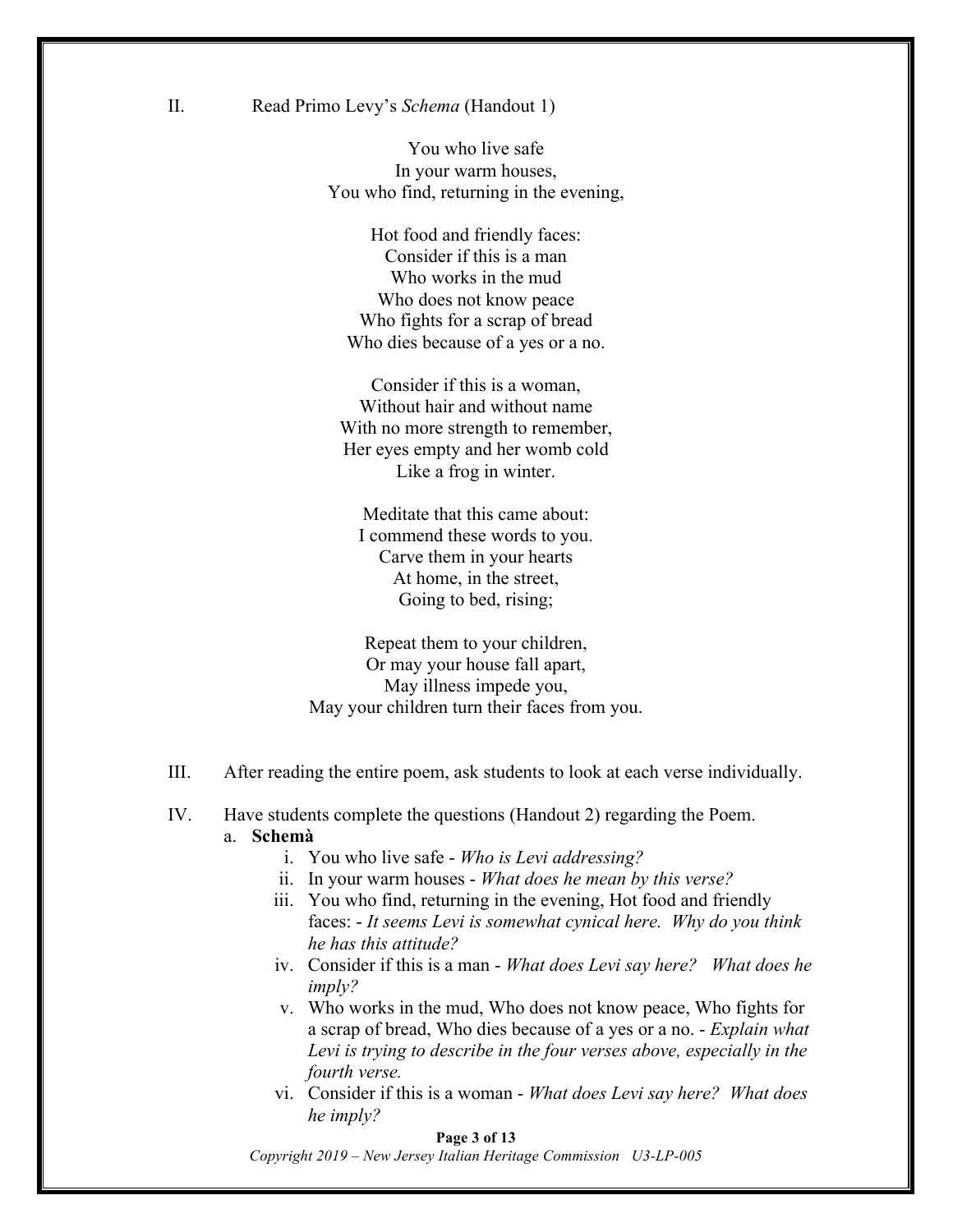- vii. Without hair and without name, With no more strength to remember, Her eyes empty and her womb cold, Like a frog in winter - *Explain what Levi is trying to describe in the four verses above, especially in the fourth verse.*
- viii. Meditate that this came about: I commend these words to you. Carve them in your hearts At home, in the street, Going to bed, rising - *Why is Levi issuing these commands? Who is he speaking to? What does this say about his vision of the future? What does that say about his past?*
	- ix. Repeat them to your children, Or may your house fall apart, May illness impede you, May your children turn their faces from you - *Why does Levi issue this curse on those who don't listen? Why the urgency?*

## **Homework:**

After reading the poem and answering the questions, students will write three paragraphs

- #1 Explain why Levi would question the very humanity of the oppressed Jews in the concentration camps. Did the Nazis rob the Holocaust victims of their very manhood and womanhood?
- #2 By what authority does Levi write such a poem?
- #3 Have students write a paragraph explaining whether Levi's warning has been heeded by modern generations.

### **Assessment:**

- 1. Students will submit questions on Handout sheet.
- 2. Students' understanding will be evaluated based on the paragraphs written for homework.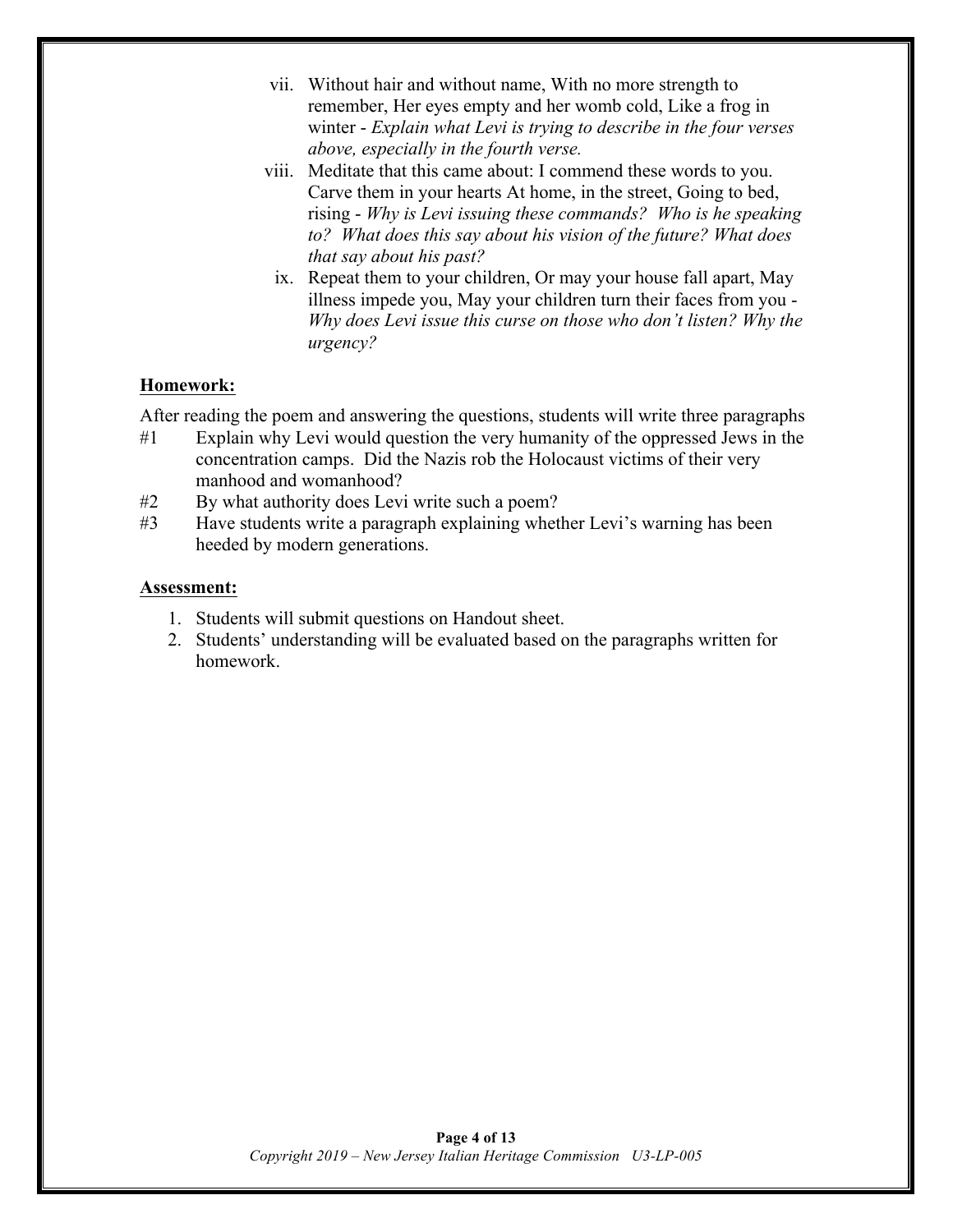## **SCHEMA** Primo Levi

You who live safe In your warm houses, You who find, returning in the evening,

Hot food and friendly faces: Consider if this is a man Who works in the mud Who does not know peace Who fights for a scrap of bread Who dies because of a yes or a no.

Consider if this is a woman, Without hair and without name With no more strength to remember, Her eyes empty and her womb cold Like a frog in winter.

Meditate that this came about: I commend these words to you. Carve them in your hearts At home, in the street, Going to bed, rising;

Repeat them to your children, Or may your house fall apart, May illness impede you, May your children turn their faces from you.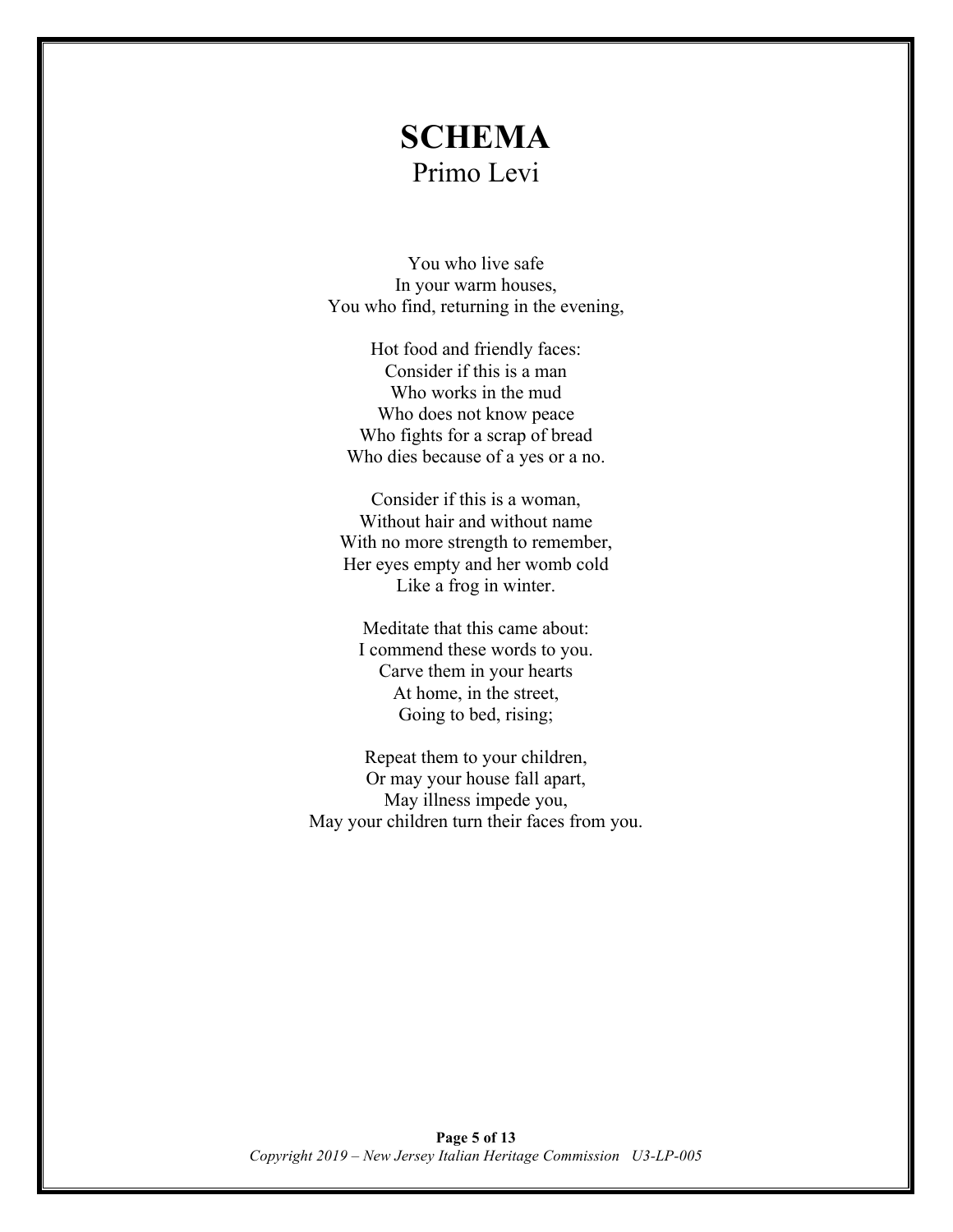Name \_\_\_\_\_\_\_\_\_\_\_\_\_\_\_\_\_\_\_\_\_\_\_\_\_\_\_\_\_\_\_ Date \_\_\_\_\_\_\_\_\_\_\_\_\_\_\_\_\_\_\_\_\_\_\_\_

## **SCHEMA** Primo Levi

 $\mathcal{L}_\text{max}$  and the contract of the contract of the contract of the contract of the contract of the contract of

 $\mathcal{L}_\mathcal{L}$  , and the contribution of the contribution of the contribution of the contribution of the contribution of the contribution of the contribution of the contribution of the contribution of the contribution of

 $\mathcal{L}_\mathcal{L}$  , and the contribution of the contribution of the contribution of the contribution of the contribution of the contribution of the contribution of the contribution of the contribution of the contribution of

 $\mathcal{L}_\mathcal{L}$  , and the contribution of the contribution of the contribution of the contribution of the contribution of the contribution of the contribution of the contribution of the contribution of the contribution of

 $\mathcal{L}_\mathcal{L}$  , and the contribution of the contribution of the contribution of the contribution of the contribution of the contribution of the contribution of the contribution of the contribution of the contribution of

 $\mathcal{L}_\mathcal{L}$  , and the contribution of the contribution of the contribution of the contribution of the contribution of the contribution of the contribution of the contribution of the contribution of the contribution of

 $\mathcal{L}_\text{max}$  and the contract of the contract of the contract of the contract of the contract of the contract of

*You who live safe*

1. Who is Levi addressing?

*In your warm houses,*

2. What does he mean by this verse?

*You who find, returning in the evening,*

*Hot food and friendly faces:*

3. It seems Levi is somewhat cynical here. Why do you think he has this attitude?

*Consider if this is a man*

4. What does Levi say here? What does he imply?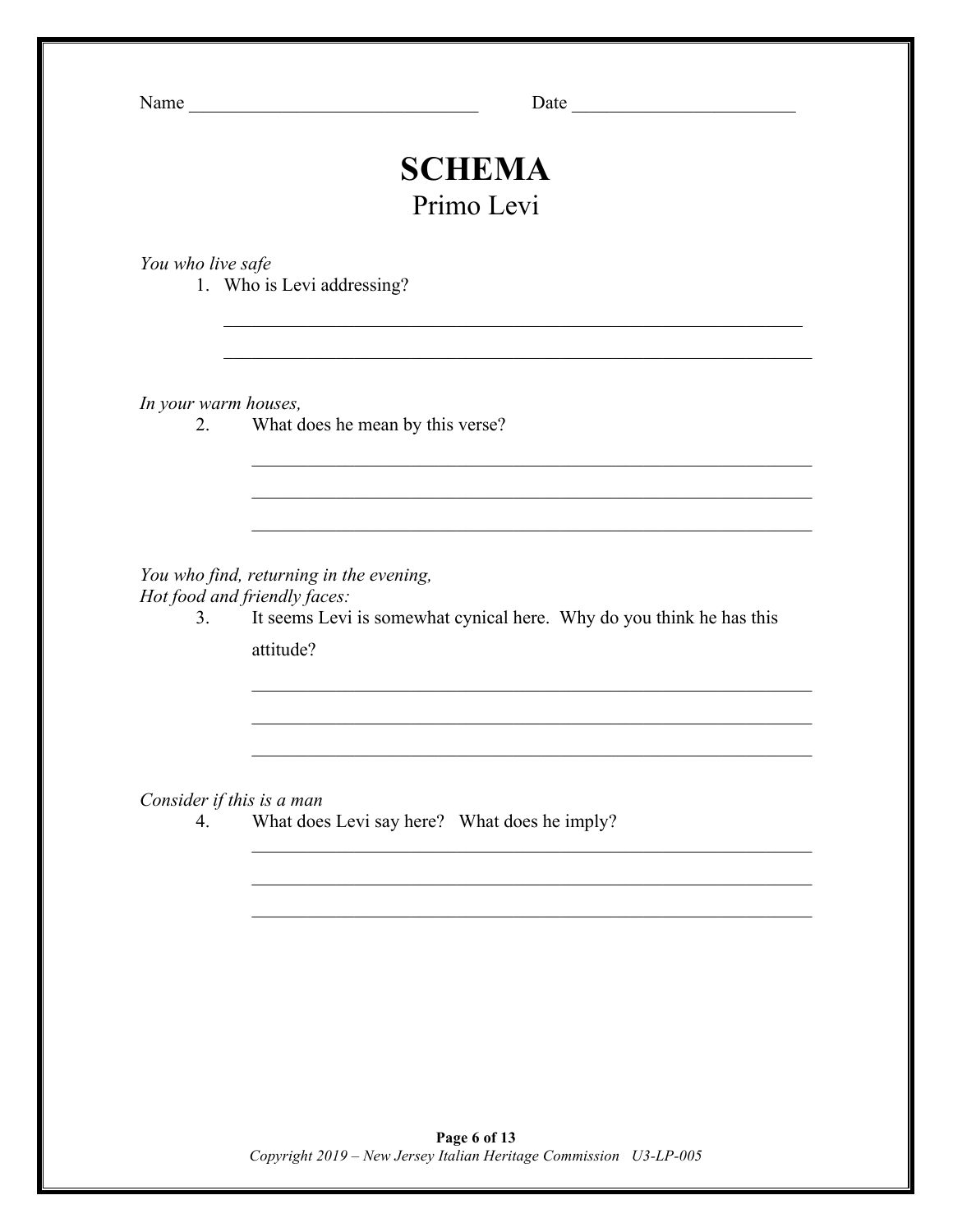*Who works in the mud Who does not know peace Who fights for a scrap of bread Who dies because of a yes or a no.*

5. Explain what Levi is trying to describe in the four verses above, especially in the fourth verse.

 $\mathcal{L}_\text{max}$  and the contract of the contract of the contract of the contract of the contract of the contract of

 $\mathcal{L}_\text{max}$  and the contract of the contract of the contract of the contract of the contract of the contract of

 $\mathcal{L}_\text{max}$  and the contract of the contract of the contract of the contract of the contract of the contract of

*Consider if this is a woman,*

6. What does Levi say here? What does he imply?

*Without hair and without name With no more strength to remember, Her eyes empty and her womb cold Like a frog in winter.*

7. Explain what Levi is trying to describe in the four verses above, especially in the fourth verse.

*Meditate that this came about: I commend these words to you.*

*Carve them in your hearts*

*At home, in the street,*

*Going to bed, rising;*

8. Why is Levi issuing these commands? Who is he speaking to? What does this say about his vision of the future? What does that say about his past?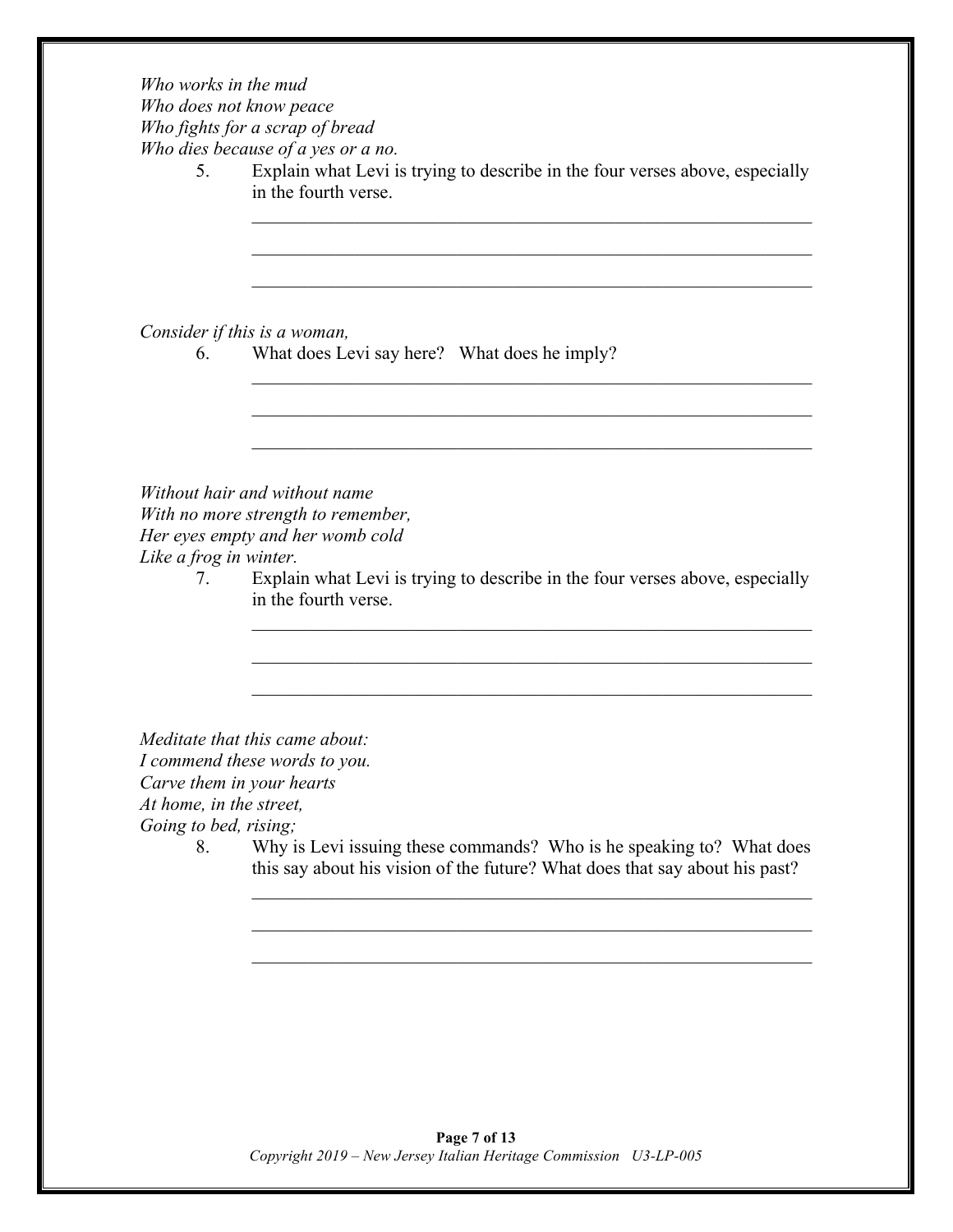*Repeat them to your children, Or may your house fall apart, May illness impede you, May your children turn their faces from you.*

9. Why does Levi issue this curse on those who don't listen? Why the urgency?

- Primo Levi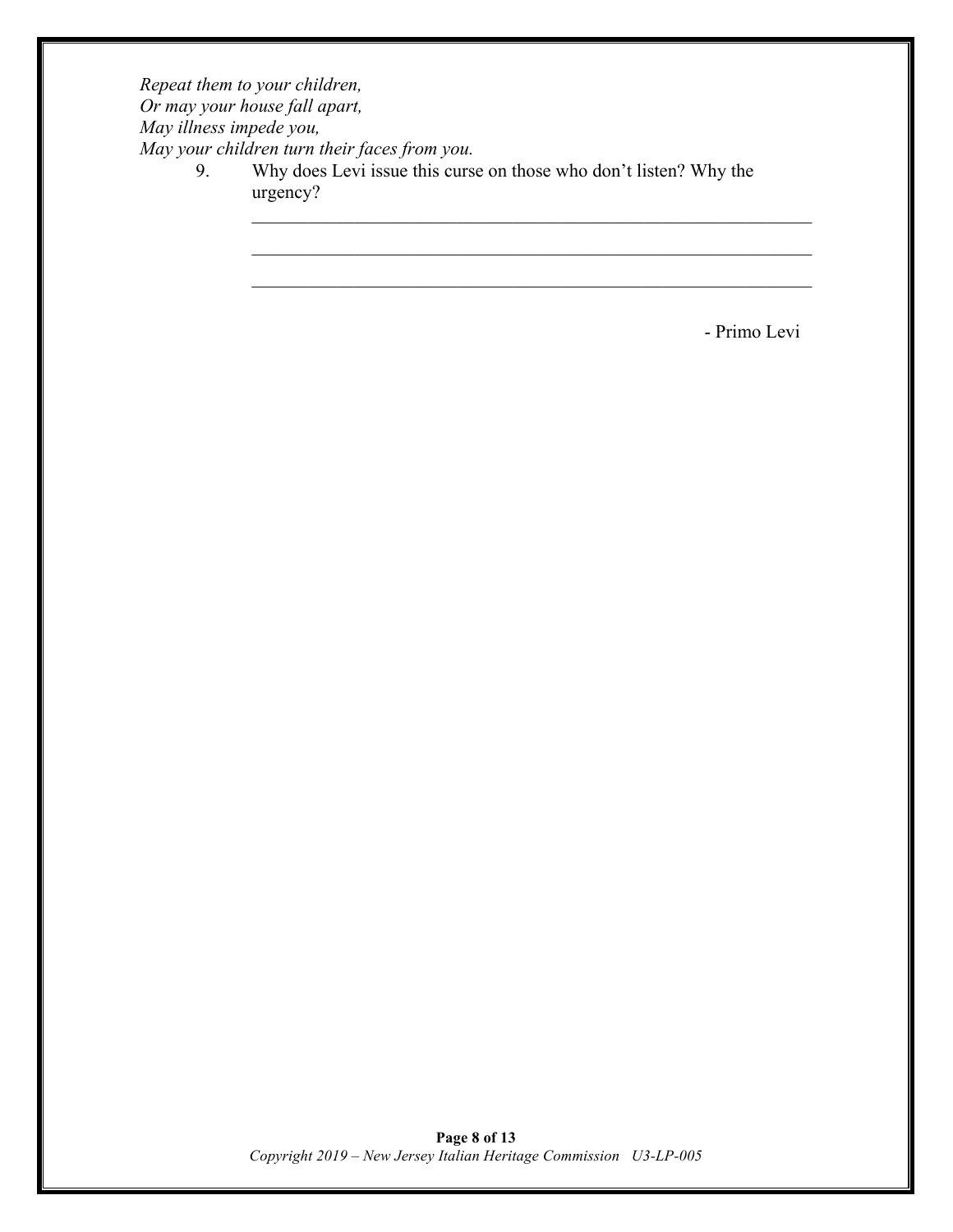## **New Jersey Student Learning Standards Social Studies**

- 6.2.12.A.4.c Analyze the motivations, causes, and consequences of the genocides of Armenians, Roma (gypsies), and Jews, as well as the mass exterminations of Ukrainians and Chinese.
- 6.2.12.A.4.d Assess government responses to incidents of ethnic cleansing and genocide.
- 6.2.12.D.4.i Compare and contrast the actions of individuals as perpetrators, bystanders, and rescuers during events of persecution or genocide, and describe the long-term consequences of genocide for all involved.

## **English Language Arts**

RL.9-10.1 Cite strong and thorough textual evidence to support analysis of what the text says explicitly as well as inferences drawn from the text.

RL.9-10.2 Determine a theme or central idea of a text and analyze in detail its development over the course of the text, including how it emerges and is shaped and refined by specific details; provide an objective summary of the text.

RL.9-10.3 Analyze how complex characters (e.g., those with multiple or conflicting motivations) develop over the course of a text, interact with other characters, and advance the plot or develop the theme.

RL.9-10.4 Determine the meaning of words and phrases as they are used in the text, including figurative and connotative meanings; analyze the cumulative impact of specific word choices on meaning and tone (e.g., how the language evokes a sense of time and place; how it sets a formal or informal tone).

RL.9-10.5 Analyze how an author's choices concerning how tostructure a text, order events within it (e.g., parallel plots), and manipulate time (e.g., pacing, flashbacks) create such effects as mystery, tension, or surprise.

RL.9-10.6 Analyze a particular point of view or cultural experience reflected in a work of literature from outside the United States, drawing on a wide reading of world literature.

RL.11-12.1 Cite strong and thorough textual evidence to support analysis of what the text says explicitly as well as inferences drawn from the text, including determining where the text leaves matters uncertain.

RL.11-12.2 Determine two or more themes or central ideas of a text and analyze their development over the course of the text, including how they interact and build on one another to produce a complex account; provide an objective summary of the text.

**Page 9 of 13** *Copyright 2019 – New Jersey Italian Heritage Commission U3-LP-005*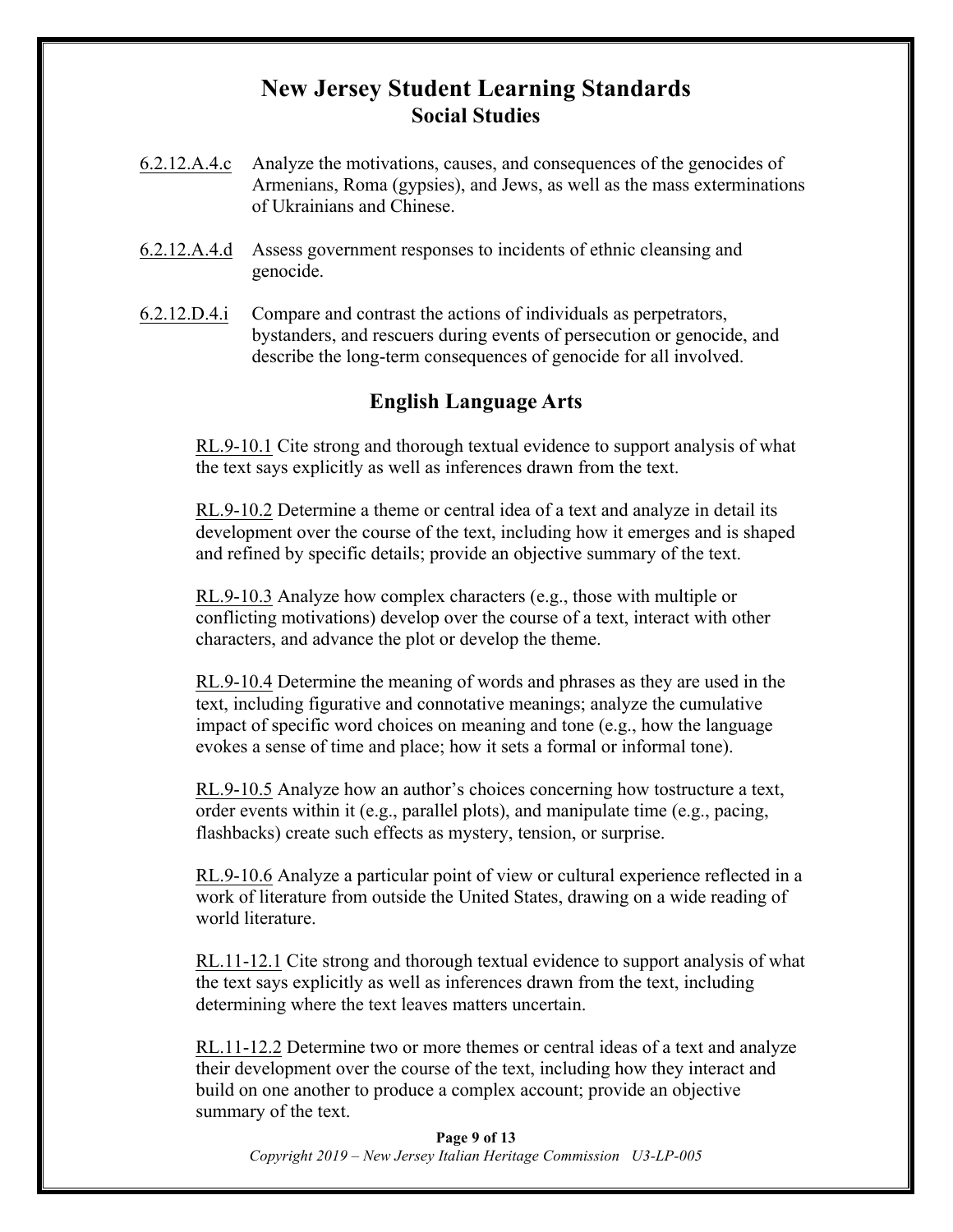RL.11-12.3 Analyze the impact of the author's choices regarding how to develop and relate elements of a story or drama (e.g., where a story is set, how the action is ordered, how the characters are introduced and developed).

RL.11-12.4 Determine the meaning of words and phrases as they are used in the text, including figurative and connotative meanings; analyze the impact of specific word choices on meaning and tone, including words with multiple meanings or language that is particularly fresh, engaging, or beautiful. (Include Shakespeare as well as other authors.)

RL.11-12.5 Analyze how an author's choices concerning how to structure specific parts of a text (e.g., the choice of where to begin or end a story, the choice to provide a comedic or tragic resolution) contribute to its overall structure and meaning as well as its aesthetic impact.

RL.11-12.6 Analyze a case in which grasping a point of view requires distinguishing what is directly stated in a text from what is really meant (e.g., satire, sarcasm, irony, or understatement).

W.9-10.1 Write arguments to support claims in an analysis of substantive topics or texts, using valid reasoning and relevant and sufficient evidence.

W.9-10.1a Introduce precise claim(s), distinguish the claim(s) from alternate or opposing claims, and create an organization that establishes clear relationships among claim(s), counterclaims, reasons, and evidence.

W.9-10.1b Develop claim(s) and counterclaims fairly, supplying evidence for each while pointing out the strengths and limitations of both in a manner that anticipates the audience's knowledge level and concerns.

W.9-10.1c Use words, phrases, and clauses to link the major sections of the text, create cohesion, and clarify the relationships between claim(s) and reasons, between reasons and evidence, and between claim(s) and counterclaims.

W.9-10.1d Establish and maintain a formal style and objective tone while attending to the norms and conventions of the discipline in which they are writing.

W.9-10.1e Provide a concluding statement or section that follows from and supports the argument presented.

W.9-10.2 Write informative/explanatory texts to examine and convey complex ideas, concepts, and information clearly and accurately through the effective selection, organization, and analysis of content.

W.9-10.2a Introduce a topic; organize complex ideas, concepts, and information to make important connections and distinctions; include formatting (e.g., headings), graphics (e.g., figures, tables), and multimedia when useful to aiding comprehension.

**Page 10 of 13** *Copyright 2019 – New Jersey Italian Heritage Commission U3-LP-005*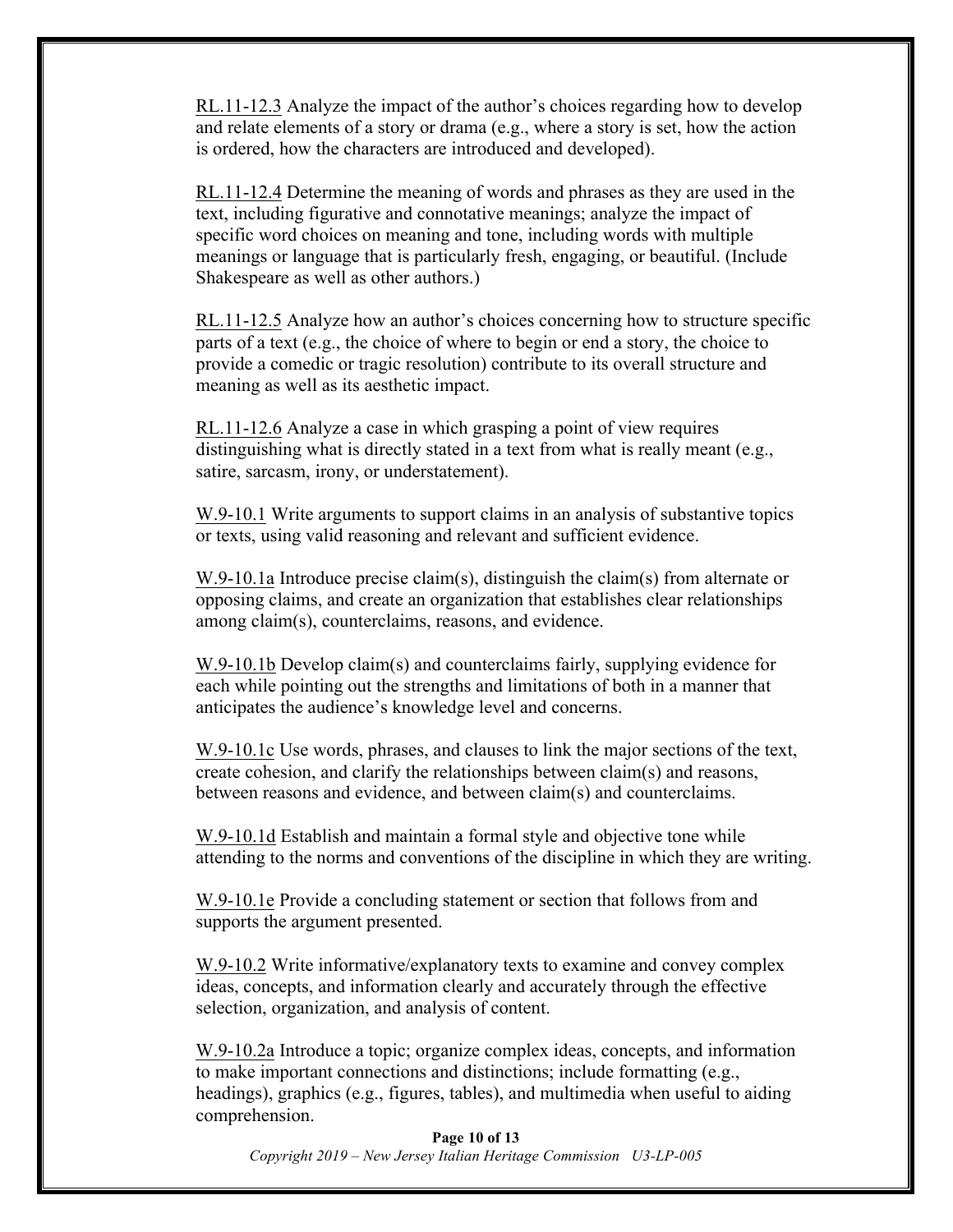W.9-10.2b Develop the topic with well-chosen, relevant, and sufficient facts, extended definitions, concrete details, quotations, or other information and examples appropriate to the audience's knowledge of the topic.

W.9-10.2c Use appropriate and varied transitions to link the major sections of the text, create cohesion, and clarify the relationships among complex ideas and concepts.

W.9-10.2d Use precise language and domain-specific vocabulary to manage the complexity of the topic.

W.9-10.2e Establish and maintain a formal style and objective tone while attending to the norms and conventions of the discipline in which they are writing.

W.9-10.2f Provide a concluding statement or section that follows from and supports the information or explanation presented (e.g., articulating implications or the significance of the topic).

W.9-10.3 Write narratives to develop real or imagined experiences or events using effective technique, well-chosen details, and well-structured event sequences.

W.9-10.3a Engage and orient the reader by setting out a problem, situation, or observation, establishing one or multiple point(s) of view, and introducing a narrator and/or characters; create a smooth progression of experiences or events.

W.9-10.3b Use narrative techniques, such as dialogue, pacing, description, reflection, and multiple plot lines, to develop experiences, events, and/or characters.

W.9-10.3c Use a variety of techniques to sequence events so that they build on one another to create a coherent whole.

W.9-10.3d Use precise words and phrases, telling details, and sensory language to convey a vivid picture of the experiences, events, setting, and/or characters.

W.9-10.3e Provide a conclusion that follows from and reflects on what is experienced, observed, or resolved over the course of the narrative.

W.9-10.4 Produce clear and coherent writing in which the development, organization, and style are appropriate to task, purpose, and audience.

W.11-12.1. Write arguments to support claims in an analysis of substantive topics or texts, using valid reasoning and relevant and sufficient evidence.

W.11-12.1a Introduce precise, knowledgeable claim(s), establish the significance of the claim(s), distinguish the claim(s) from alternate or opposing claims, and

#### **Page 11 of 13** *Copyright 2019 – New Jersey Italian Heritage Commission U3-LP-005*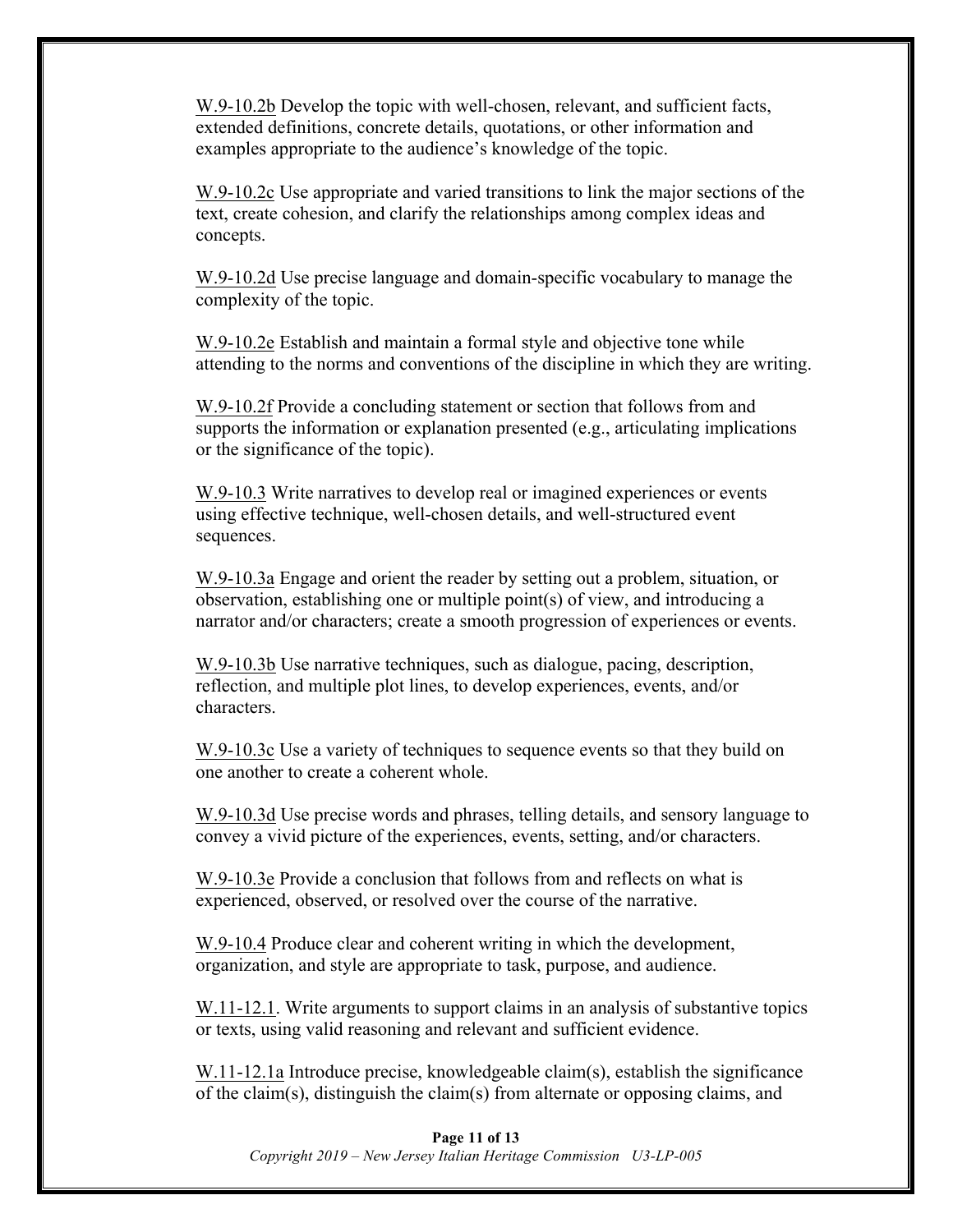create an organization that logically sequences claim(s), counterclaims, reasons, and evidence.

W.11-12.1b. Develop claim(s) and counterclaims avoiding common logical fallacies and using sound reasoning and thoroughly, supplying the most relevant evidence for each while pointing out the strengths and limitations of both in a manner that anticipates the audience's knowledge level, concerns, values, and possible biases.

W.11-12.1c. Use transitions (e.g. words, phrases, clauses) to link the major sections of the text, create cohesion, and clarify the relationships between claim(s) and reasons, between reasons and evidence, and between claim(s) and counterclaims.

W.11-12.1d. Establish and maintain a style and tone appropriate to the audience and purpose (e.g. formal and objective for academic writing) while attending to the norms and conventions of the discipline in which they are writing.

W.11-12.1e. Provide a concluding paragraph or section that supports the argument presented (e.g., articulating implications or the significance of the topic).

W.11-12.2. Write informative/explanatory texts to examine and convey complex ideas, concepts, and information clearly and accurately through the effective selection, organization, and analysis of content.

W.11-12.2a A. Introduce a topic; organize complex ideas, concepts, and information so that each new element builds on that which precedes it to create a unified whole; include formatting (e.g., headings), graphics (e.g., figures, tables), and multimedia when useful to aiding comprehension.

W.11-12.2b. Develop the topic thoroughly by selecting the most significant and relevant facts, extended definitions, concrete details, quotations, or other information and examples appropriate to the audience's knowledge of the topic.

W.11-12.2c. Use appropriate and varied transitions and syntax to link the major sections of the text, create cohesion, and clarify the relationships among complex ideas and concepts.

W.11-12.2d. Use precise language, domain-specific vocabulary, and techniques such as metaphor, simile, and analogy to manage the complexity of the topic.

W.11-12.2e. Establish and maintain a style and tone appropriate to the audience and purpose (e.g. formal and objective for academic writing) while attending to the norms and conventions of the discipline in which they are writing.

W.11-12.2f. Provide a concluding paragraph or section that supports the argument presented (e.g., articulating implications or the significance of the topic).

**Page 12 of 13** *Copyright 2019 – New Jersey Italian Heritage Commission U3-LP-005*